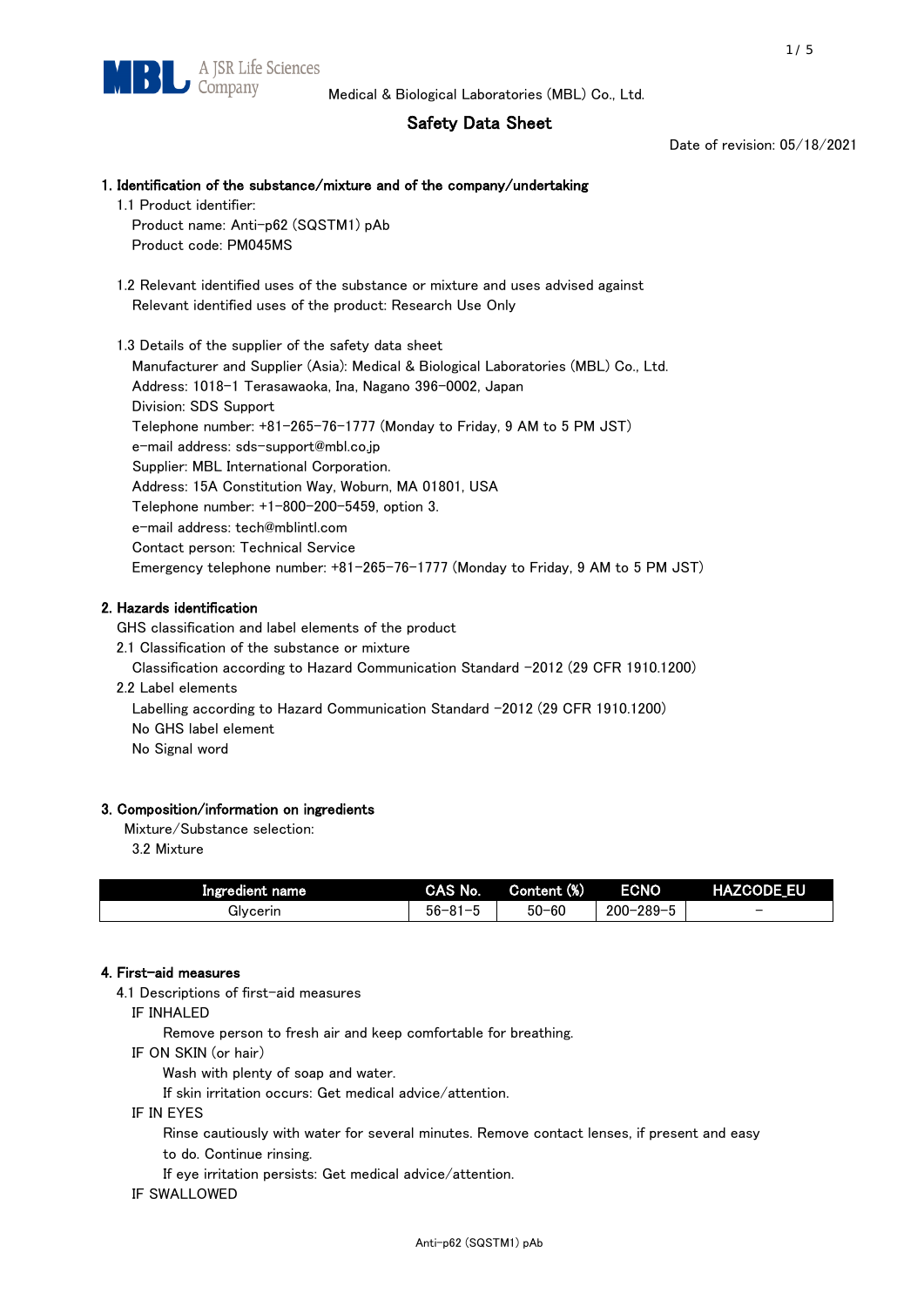Rinse mouth.

### 5. Fire-fighting measures

#### 5.1 Extinguishing media

Suitable extinguishing media

- Use appropriate extinguishing media suitable for surrounding facilities.
- Unsuitable extinguishing media

Unsuitable extinguishing media data is not available.

5.2 Specific hazards arising from the substance or mixture

Specific hazards arising from the substance or mixture is not available.

5.3 Advice for firefighters

Specific fire-fighting measures

Evacuate non-essential personnel to safe area.

#### 6. Accidental release measures

 6.1 Personnel precautions, protective equipment and emergency procedures Wear proper protective equipment.

6.2 Environmental precautions

Prevent spills from entering sewers, watercourses or low areas.

6.3 Methods and materials for containment and cleaning up

 Absorb spill with inert material (dry sand, earth, et al), then place in a chemical waste container.

6.4 Reference to other sections

Refer to section 13

## 7. Handling and storage

 7.1 Precautions for safe handling Preventive measures (Safety treatments) Avoid contact with skin. Avoid contact with eyes. Safety measures data is not available. Any incompatibilities data is not available. Advice on general occupational hygiene Do not get in eyes, on skin, or on clothing. Do not eat, drink or smoke when using this product. Wash hands thoroughly after handling. 7.2 Storage Conditions for safe storage Keep container tightly closed. Keep cool. Protect from sunlight.

Container and packaging materials for safe handling data is not available.

7.3 Specific end use(s)

Research use only.

### 8. Exposure controls/personal protection

 8.1 Control parameters Adopted value Adopted value in ACGIH is not available. OSHA-PEL (Glycerin)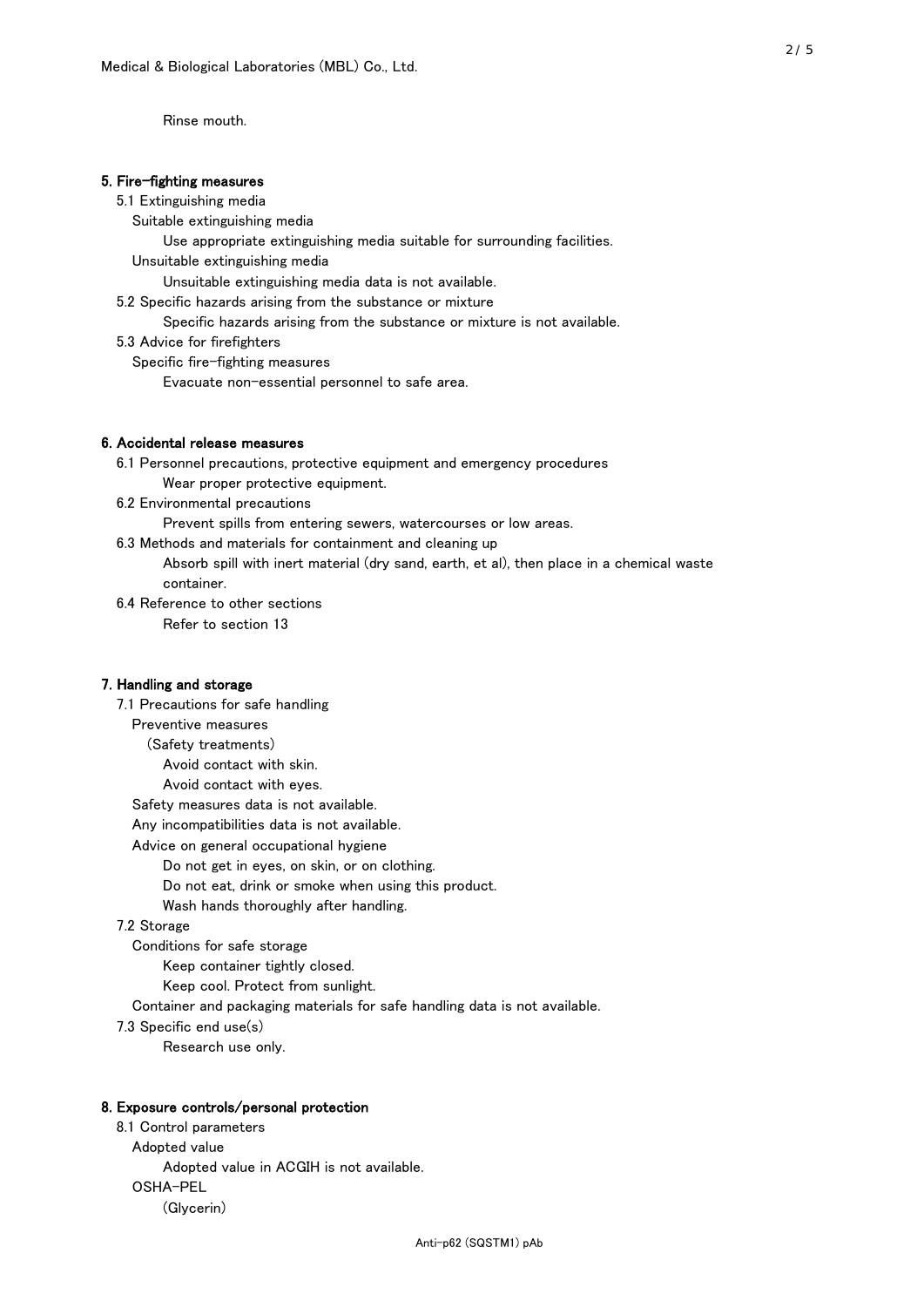TWA: 15mg/m3 (Total dust) TWA: 5mg/m3 (Respirable fraction) NIOSH-REL (Glycerin) See Appendix D 8.2 Exposure controls Appropriate engineering controls Do not use in areas without adequate ventilation. Washing facilities should be available. Individual protection measures Hand protection Wear protective gloves. Eye protection Wear eye/face protection. Skin and body protection Wear protective clothing.

## 9. Physical and Chemical Properties

 9.1 Information on basic physical and chemical properties Physical state: Liquid Color: Colorless Odor data is not available. Melting point/Freezing point data is not available. Boiling point or initial boiling point data is not available. Flammability (gases, liquids and solids) data is not available. Lower and upper explosion limit/flammability limit data is not available. Flash point data is not available. Auto-ignition temperature data is not available. Decomposition temperature data is not available. pH: Neutral Kinematic viscosity data is not available. Solubility: Water solubility: miscible Solubility in solvent data is not available. n-Octanol/water partition coefficient data is not available. Vapor pressure data is not available. Density and/or relative density data is not available. Oxidising properties data is not available. No Particle characteristics data is not available. 9.2 Other information Other information is not available. 10. Stability and Reactivity 10.1 Reactivity Reactivity data is not available. 10.2 Chemical stability Stable under normal storage/handling conditions.

10.3 Possibility of hazardous reactions

Possibility of hazardous reactions data is not available.

10.4 Conditions to avoid

Conditions to avoid data is not available.

10.5 Incompatible materials

Incompatible materials data is not available.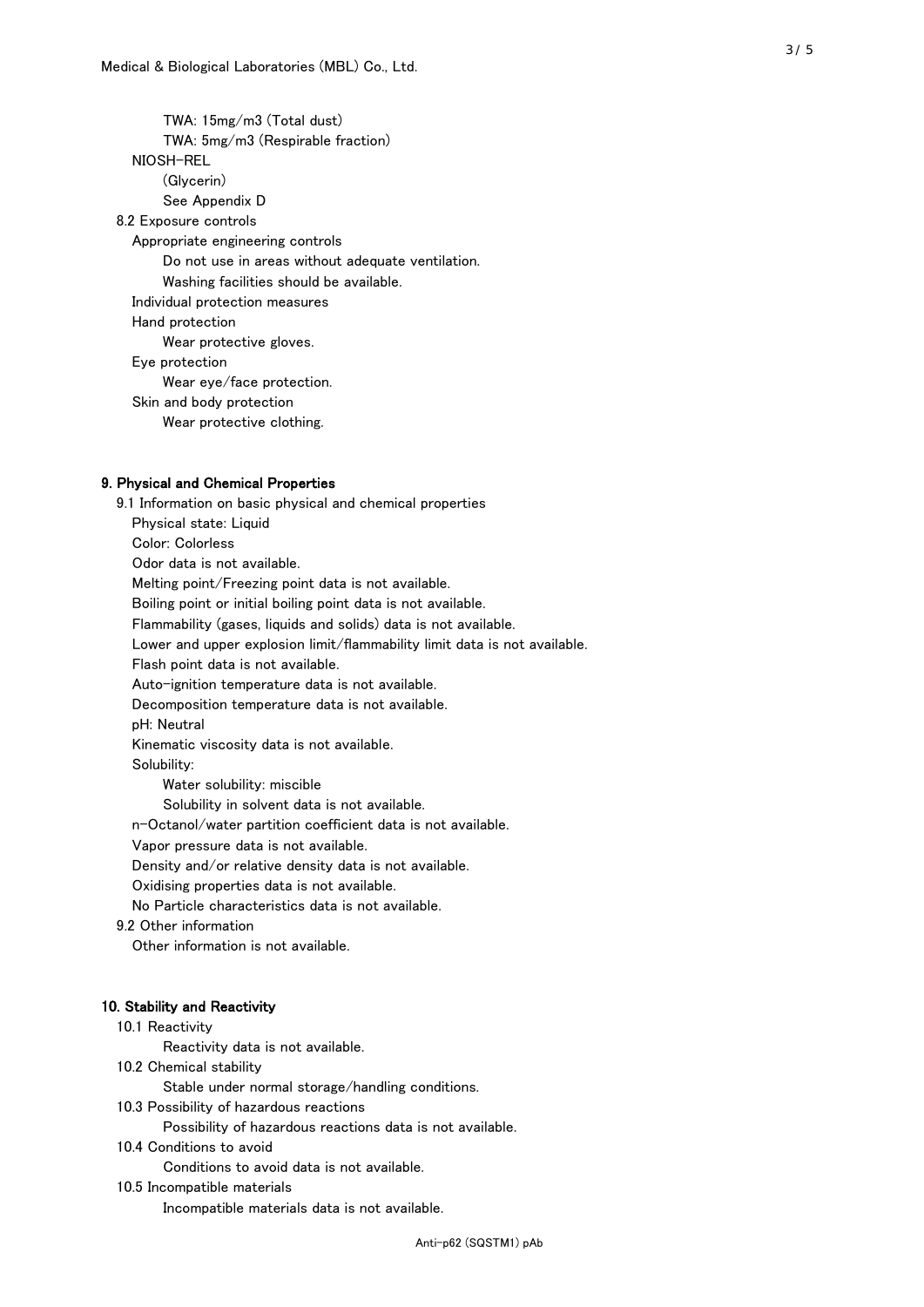10.6 Hazardous decomposition products Hazardous decomposition products data is not available.

## 11. Toxicological Information

 11.1 Information on toxicological effects Acute toxicity data is not available. Irritant properties Skin corrosion/irritation data is not available. Serious eye damage/irritation data is not available. Allergenic and sensitizing effects data is not available. Mutagenic effects data is not available. Carcinogenic effects data is not available. Teratogenic effects data is not available. Reproductive toxicity data is not available. STOT

STOT-single exposure data is not available.

STOT-repeated exposure data is not available.

Aspiration hazard data is not available.

#### 12. Ecological Information

12.1 Ecotoxicity

Ecotoxicity data is not available.

Water solubility

(Glycerin)

miscible (ICSC, 2006)

12.2 Persistence and degradability

Persistence and degradability data is not available.

12.3 Bioaccumulative potential

(Glycerin)

log Pow=-1.76 (ICSC, 2006)

12.4 Mobility in soil

Mobility in soil data is not available.

12.7 Other adverse effects

Ozone depleting chemical data is not available.

#### 13. Disposal considerations

 Description of waste residues and information on their safe handling and methods of disposal, including the disposal of any contaminated packaging

13.1 Waste treatment methods

Dispose of contents/container in accordance with local/national regulation.

Contaminated packing

Dispose of container after using the contents completely.

#### 14. Transport Information

 UN No., UN CLASS 14.1 UN No. or ID No.: Not applicable Not applicable to IMDG Code Not applicable to IATA Dangerous Goods Regulations

 14.5 Environmental hazards MARPOL Annex III - Prevention of pollution by harmful substances Marine pollutants (yes/no): no